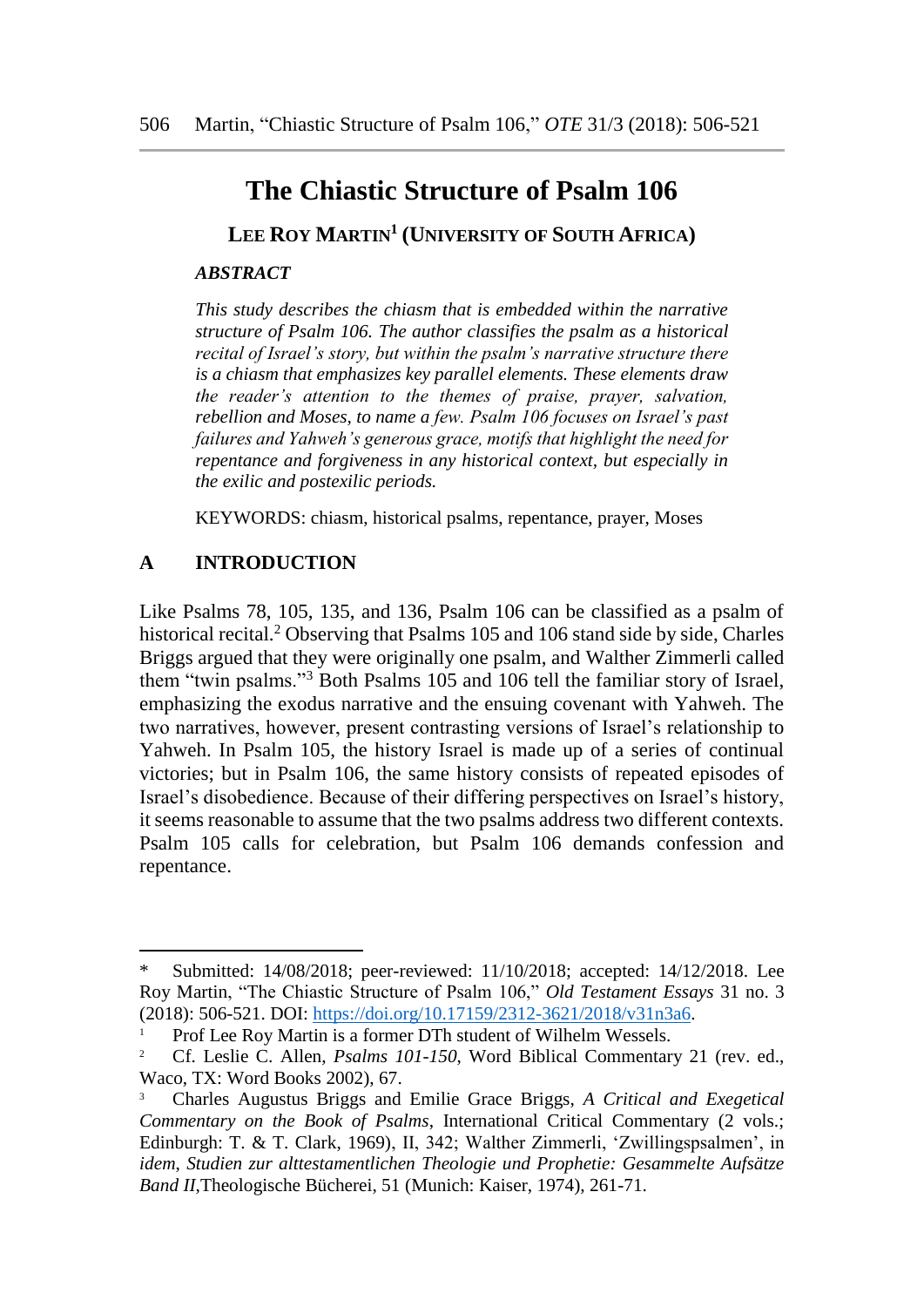This article presents a brief study of Psalm 106, points out the chiastic structure that is embedded within the historical narrative, and suggests contexts in which the psalm's plea for forgiveness might be liturgically appropriate.

# **B PSALM 106**

### **1 The Structure and Gattung of Psalm 106**

Although Frank-Lothar Hossfeld proposes only a three-part structure to Psalm 106, consisting of 1-5, 6-46, and  $47-48$ ,  $4$  I would argue for five distinct sections, with "Praise Yah" being a call to worship that serves as an inclusion to the psalm, as it does in several hymns of descriptive praise (cf. Pss 113, 115, 117, 135, and 146-150.<sup>5</sup> The major difference in our outlines, however, is the location of vv. 4- 5. Hossfeld places these two verses outside the main narration, but the fact that the prayer for salvation (v. 4) is repeated in v. 47 convinces me that vv. 4-5 belong with the main part of the narrative. I would outline the psalm as follows:

I. Call to worship – "Praise Yah!" (1a)

II. Thanksgiving, and a blessing on the righteous (1b-3)

III. Prayer for salvation based upon Israel's story (4-47)

A. Opening prayer for forgiveness of sin (4-5)

B. Israel's story of sin and forgiveness (6-46)

- 1. Wonders of Egypt yet Israel rebelled (7-12)
- 2. In the wilderness, Israel tempted God (13-15)
- 3. In the wilderness, Dathan swallowed by the Earth (16-18)
- 4. The Golden Calf (19-23)
- 5. Refusal to enter Canaan (24-27) (cf. Numbers 13-14)
- 6. Sin and plague at Baal-Peor (28-31)
- 7. Moses' striking of the rock (32-33)
- 8. Israel's idolatry in Canaan (34-39)
- 9. The cycle of the judges (40-46)

C. A prayer for salvation from exile (47)

IV. Closing word of praise (48a)

l

V. Renewed call to worship – "Praise Yah!" (48b)<sup>6</sup>

<sup>4</sup> Frank-Lothar Hossfeld and Erich Zenger, *Psalms 3: A Commentary on Psalms 101-150,* trans. Linda M. Maloney, Hermeneia (Minneapolis, MN: Fortress Press, 2011), 86-87. Allen, *Psalms 101-150*, provides an overview of the various proposals regarding structure (68-70). The variations from one commentator to another are quite small.

<sup>5</sup> Oddly, Allen P. Ross, *A commentary on the Psalms.* 3 vols., Kregel Exegetical Library (Grand Rapids, MI: Kregel, 2011), places the first "Hallelujah" inside the body of the poem, but the concluding "Hallelujah" he puts outside the poem as an "Epilogue" (283).

<sup>6</sup> It should be pointed out that v. 48 functions as a concluding doxology to Book IV of the Psalter. However, Mowinckel has proposed, based partly on the citation of Ps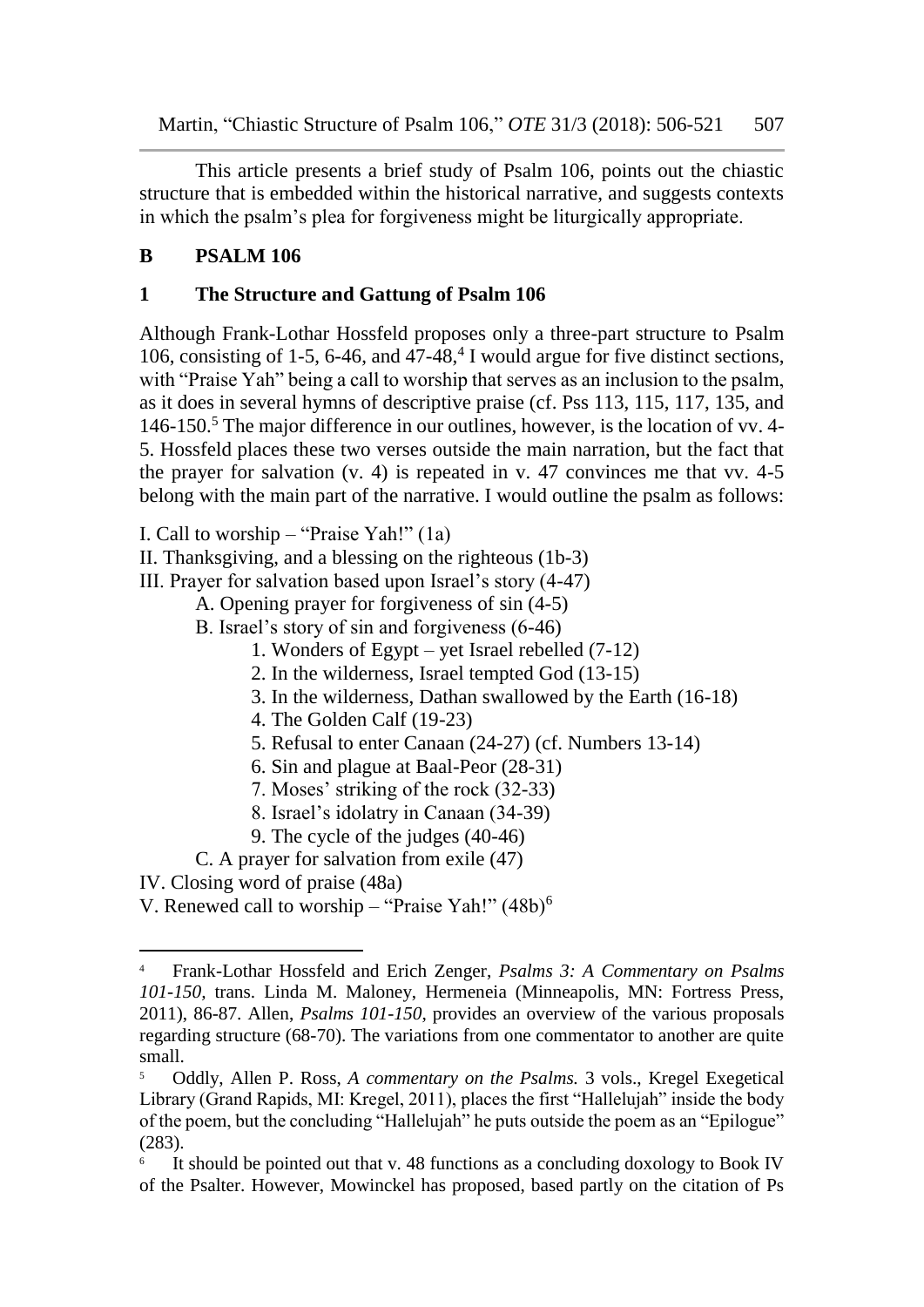#### 508 Martin, "Chiastic Structure of Psalm 106," *OTE* 31/3 (2018): 506-521

As was mentioned above, the first and last sections form an inclusio consisting only of "Praise Yah," which is the call to worship. The opening, therefore, suggests a hymn of praise, but the core of the psalm is instead a prayer of confession.<sup>7</sup> Richard J. Clifford classifies Psalm 106 as a lament,<sup>8</sup> but Erhard S. Gerstenberger views it as a combination of "Communal Confession" and "Hymnic Instruction."<sup>9</sup> Leslie Allen argues that the combination of hymn and lament in Psalm 106 illustrates the "limitations of the form-critical method,"<sup>10</sup> but Walter Beyerlin insists that this new form makes sense in light of religious tensions that were present after 587 BCE, when the praise of God was difficult and needed to be renewed through the use of confession and historical recital.<sup>11</sup> The second section continues the call to worship and expands upon it by affirming Yahweh's covenant commitment (חסד, v. 1b) and mighty works (v. 2). Verse 3 pronounces a blessing upon those who "guard justice and perform righteousness at all times," a pronouncement that later becomes prominent by virtue of the "righteousness" of Phinehas (v. 31).

The third and central section both begins and ends with a prayer for forgiveness and salvation (vv. 4-5 and 47). The psalmist moves from "me" (vv. 4-5) to "we" (v. 6), "a remarkable testimony of solidarity between the individual and nation,"<sup>12</sup> indicating the importance of confession not only for the individual

<sup>106:48</sup> in 1 Chron 16:36, that v. 48 was not added to the Psalm as a final doxology for Book IV; rather its presence was one of the "causes" of the division of the Psalter into 5 parts. See Sigmund Mowinckel, *The Psalms in Israel's worship*. 2 Vols in 1 (New York: Abingdon Press, 1967), II, 199. Cf. David Emanuel, *From Bards to Biblical Exegesis: A Close Reading and Intertextual Analysis of Selected Exodus Psalms*  (Eugene, OR: Pickwick, 2012), 87-88, who argues for the following divisions: 1-5, 6- 46, 47, and 48. Subdivisions of the second section are: 6-12, 13-15, 16-18, 19-23, 24- 27, 28-31, 32-33, 34-42, and 43-46.

<sup>7</sup> Cf. Brueggemann, Walter and W.H. Bellinger, *Psalms*, New Cambridge Bible commentary (New York: Cambridge University Press, 2014), 458.

<sup>8</sup> Richard J. Clifford, *Psalms 73-150*. Abingdon Old Testament Commentaries (Nashville: Abingdon, 2003), 156.

<sup>9</sup> Erhard S. Gerstenberger, *Psalms, Part 2, and Lamentations*. FOTL 15 (Grand Rapids, MI: Eerdmans, 2001), 244.

<sup>10</sup> Allen, *Psalms 101-150*, 65.

<sup>11</sup> Walter Beyerlin, "Der nervus rerum in Psalm 106," *Zeitschrift für die alttestamentliche Wissenschaft* 86.1 (1974): 50-64. Regarding the psalm's method of renewing Israel's praise, Beyerlin writes, "*Sie tut dies, indem sie an Hand der Vätergeschichte gegenwärtige Sündenschuld beichtet und als Lob-Hindernis abbaut. Sie tut es überdies, indem sie der akuten Bedrängnis, die verbittert und stumm gemacht hatte, Anstöße zur Einsicht und Umkehrentnimmt. Und sie versucht es auch damit, daß sie der Geschichtstradition das Zeugnis sich durchhaltender Gotteshuld sowie den Aufschluß abringt, huldvolle Hilfe intendiere letztendlich Jahwes Lobpreisung*" (62).

<sup>12</sup> Konrad Schaefer, *Psalms*. Berit Olam (Collegeville, MN: Liturgical Press, 2001), 262.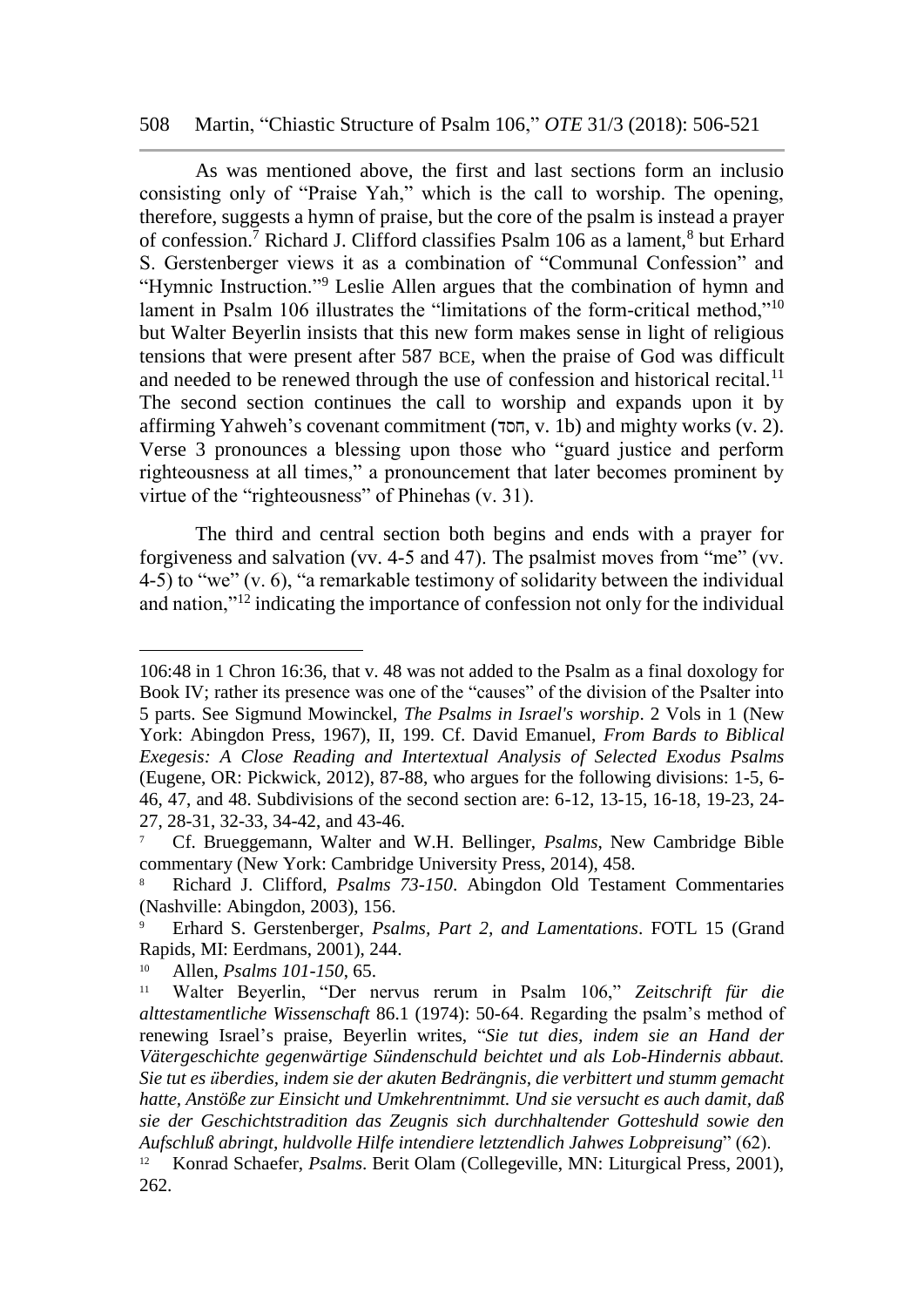but also for the community as a whole. The opening and closing prayers "frame" the narrative of Yahweh's previous saving activity in Israel's history, which functions as the grounds of confidence upon which the prayer for salvation rests.<sup>13</sup> The narration of Israel's story (vv. 7-46) includes nine episodes of rebellion, beginning with the exodus and extending to the period of the judges. Common to all episodes is the fact that the people turn away from God or revolt against the God-appointed leaders.<sup>14</sup> However, these narratives illustrate Yahweh's generous forgiveness, which is based in the covenant and, more particularly, in his חסד." The theme throughout the Psalm is clear. Israel has been chronically unfaithful … nonetheless God has repeatedly forgiven her and shown mercy."<sup>15</sup> Therefore, Joachim Vette can argue that the fate of Israel does not depend upon their merit, but upon God's grace. The series of Israel's rebellious acts is accompanied by a corresponding series of Yahweh's judgments. In response to these punishments, Israel cries out to God, and God relents of the punishments. Repentance happens after, and in response to, the gift of salvation. It is not that repentance leads to redemption, but that redemption leads to repentance. Therefore, praise and repentance are not opposites, but are a twofold appropriate response to the great deeds of God.<sup>16</sup>

### **2 The Chiastic Structure of Psalm 106**

Although Psalm 106 is a chronological narrative from verse 7 to verse 46; the structure of the psalm can also be viewed chiastically. Robert Alden observes the following basic A B A′ pattern:

 $A - "Exhortation to praise" (1-5)$ 

B – "Review of exodus rebellions" (6-46) A′ – "Prayer and benediction" (47-48).

Alden also observes the repetition of a number of "key words," such as "salvation," "Hallelujah," "nation," "give thanks," "praise," "forever," and

<sup>13</sup> Cf. Hossfeld and Zenger, *Psalms 3: A Commentary on Psalms 101-150*, 88, 93. The prayer (occurring as it does within a hymn) is 'quite exceptional' (Samuel L. Terrien, *The Psalms: Strophic Structure and Theological Commentary,* Eerdmans critical commentary [Grand Rapids, MI: Eerdmans, 2003], 731.

<sup>14</sup> Manfred Oeming and JoachimVette. *Das Buch Der Psalmen*. Nuer Stuttgarter Kommentar Altes Testament. 3 vols. (Stuttgart: Verlag Katholisches Bibelwerk, 2016), III, 104.

<sup>15</sup> Schaefer, *Psalms*, 264.

<sup>16</sup> Oeming and Vette. *Das Buch Der Psalmen*; Vette writes, "*Gottes Heilsgeschichte mit Israel ist die Konsequenz seiner Bundesbeziehung mit seinem Volk. Es ist nicht das Verdienst des Volkes, dass sich sein Schicksal wendet; es ist allein Gottes Besinnung auf seine Gnade, die die Strafe enden lässt. Israels Buße geschieht nach dieser Erlösungstat als Reaktion auf die geschenkte Errettung. Nicht Buße führt zur Erlösung, sondern Erlösung führt zur Buße*" (III, 105).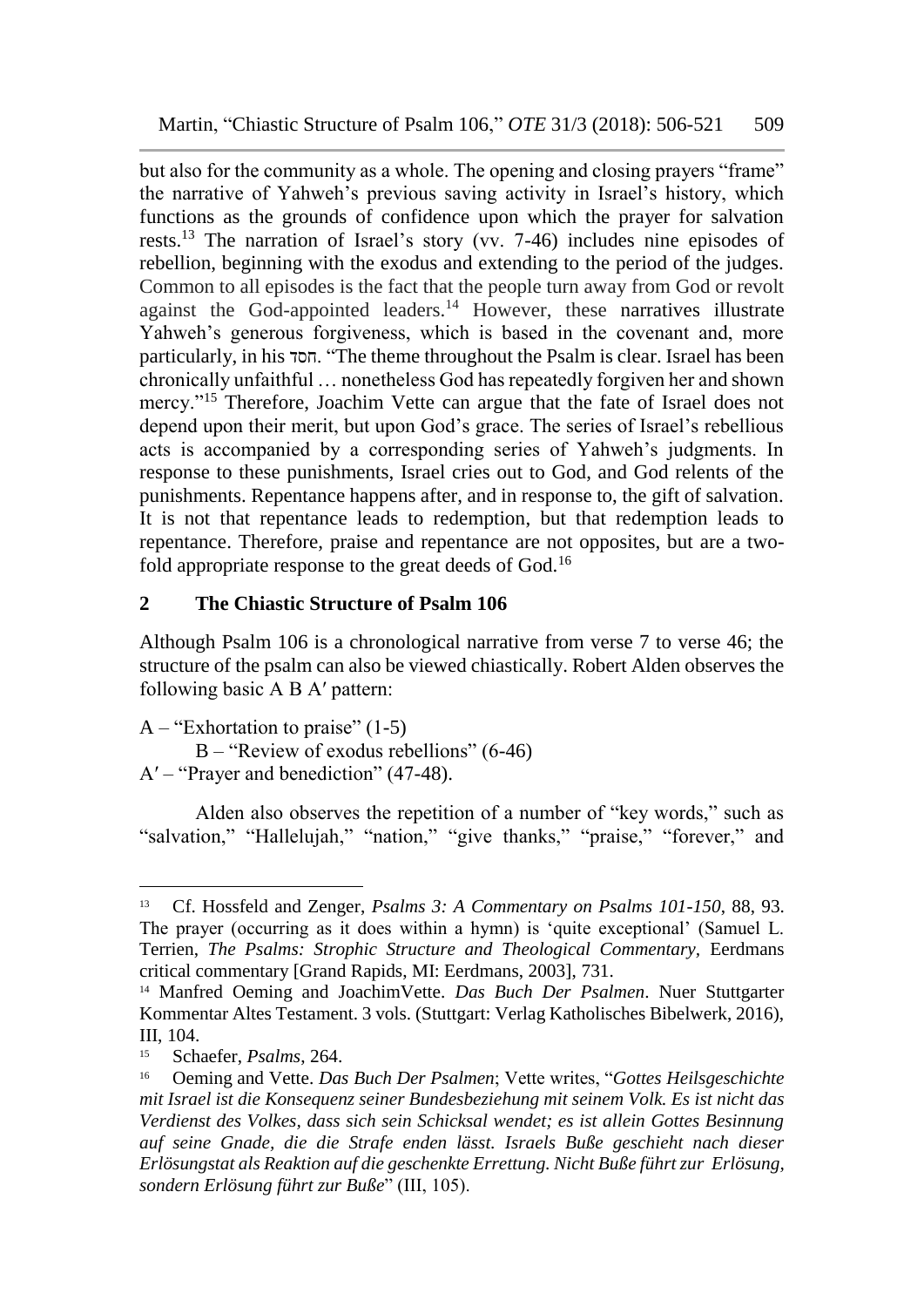"people;" but he does not arrange the repetitions into a chiastic pattern.<sup>17</sup> Similarly, Jan P. Fokkelman notes that the "opening and closing stanzas form a clear inclusion" and that v. 48 "is a doxology of which almost every element is linked to the start."<sup>18</sup>

Using verbal parallels found in the psalm, I propose the following chiastic structure:

A – Praise the Lord הללויה) 1(  $B$ – Forever לעוֹלם (1)  $C$  – Praise תהלה) (2) D – Prayer for salvation  $y''(4)$  $E$  – They did not remember (זכר) God's רב חסד  $(7)$ F – Rebellion by Red Sea מרה) 7( G – Enemies איב) 8-12( H – They forgot God's works מעשה) 13-15( I – They were jealous of Moses משה (16-18) J – Moses stood up עמד) 19-23( K – Despised the pleasant land  $\gamma$ ארץ)  $(24)$  $L$  – They grumbled in their tents  $(25)$ L′ – Yahweh felled them in the wilderness במדבר  $(26)$ K' – Scattered to foreign lands ארץ (27) J′ – Phinehas stood up עמד) 28-31( I' – They provoked Moses משה)  $(32-33)$ H′ – They learned the Canaanites' works מעשה) 34-40( G′ – Enemies איב) 41-42(  $F'$  – Rebellion in the time of the judges  $(43)$  $E'$ – God remembered (זכר) covenant and רב הסד (45) D' – Prayer for salvation ישע)  $(47)$  $C'$ – Praise תהלה) (47)  $B'$ – Forever העוֹלם העוֹלם  $A'$ – Praise the Lord הללו־יה) (48)

My proposal for a chiastic structure is supported by the outlines of both Pierre Auffret and Joachim Vette. Auffret proposes the following chiasm:

l

Robert L. Alden, "Chiastic Psalms (III): A Study in the Mechanics of Semitic Poetry in Psalms 101-150," *Journal of the Evangelical Theological Society* 21.3 (1978), pp. 201-02.

Jan P. Fokkelman, *Major Poems of the Hebrew Bible: At the Interface of Hermeneutics and Structural Analysis.* Studia Semitica Neerlandica 37 (Assen, The Netherlands: Van Gorcum, 1998), 270.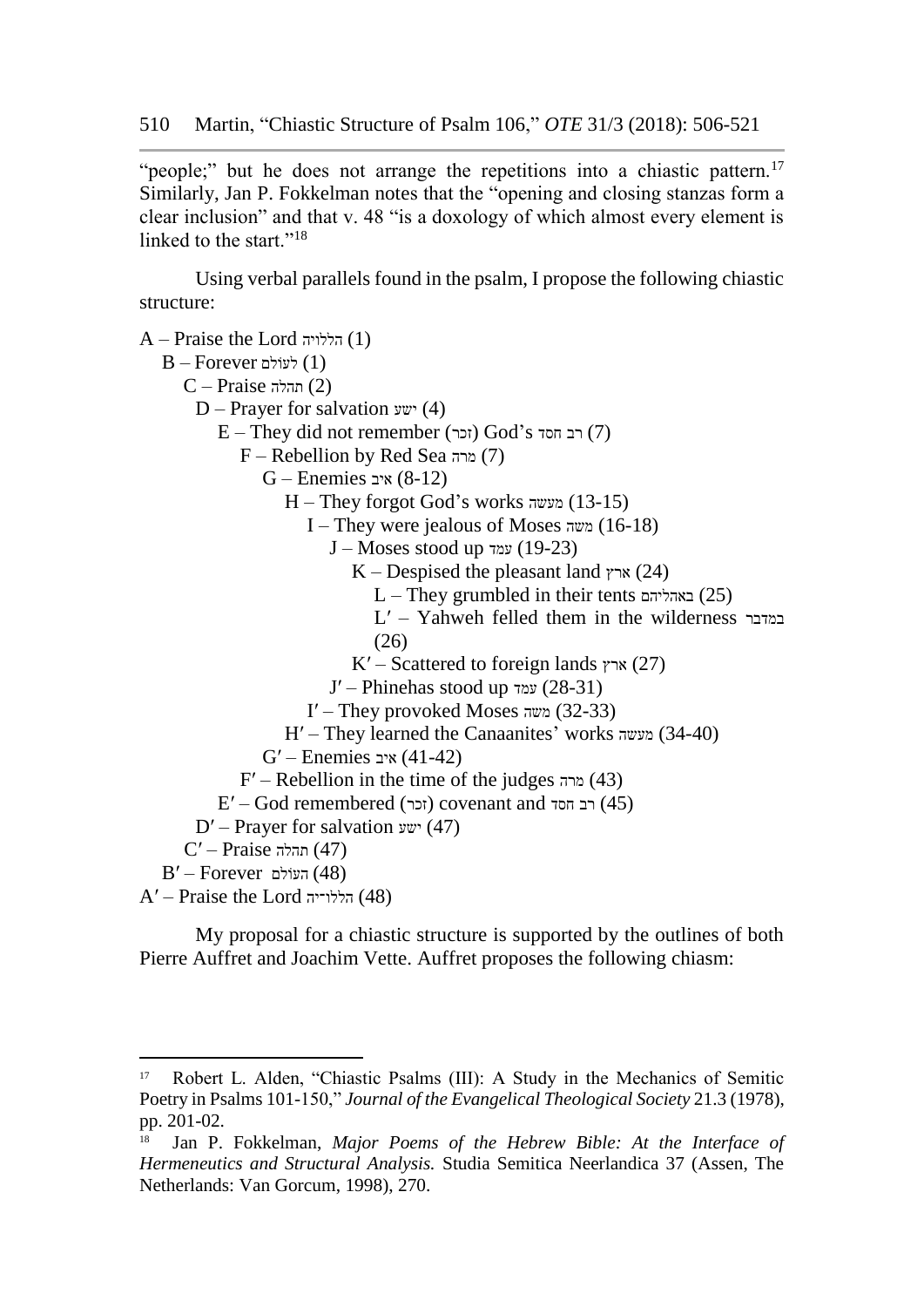```
A - (1-5)B - (6-12)C - (13-15)D - (16-18)E - (19-23)F - (24-26)E' - (28-31)D' – (32-33)
     C' - (34-42)B' - (43-46)A' - (47-48)^{19}
```
Vette's understanding of the structure is very close to that of Auffret. Vette proposes the following outline:

1-5: *Aufforderung zu Lob und Dank* 6-12: *Rettung am Schilfmeer* 13-15: *Ungehorsam in der Wüste* 16-18: *Rebellion im Wüstenlager* 19-22: *Gotzendienst am Horeb* 23: *Fürbitte durch Mose* 24-27: *Zurückweisung des verheißenen Landes* 28-29: *Frevel von Baal-Peor* 30-31: *Fürbitte durch Pinhas* 32-33: *Provokation in Meriba* 34-39: *Ungehorsam und Frevel bei der Landnahme* 40-42: *Strafaktion Gottes* 43-46: *Wendung der Strafe und Bestätigung des Bundes* 47: *Schlussdoxologie des Psalms* 48: *Schlussdoxologie des vierten Psalmbuchs*<sup>20</sup>

Although Vette does not present his outline in the form of a chiasm, it clearly bears the marks of a chiasm, as may be seen in this slightly modified version that closely resembles Auffret's outline and my own proposed chiastic structure:

<sup>&</sup>lt;sup>19</sup> Pierre Auffret, "'Afin que nous rendions grâce à ton nom': Étude structurelle du Psaume 106," *Studi Epigrafici e Linguitici* 11 (1994): 75-96.

<sup>20</sup> Oeming and Vette. *Das Buch Der Psalmen,* III, 104.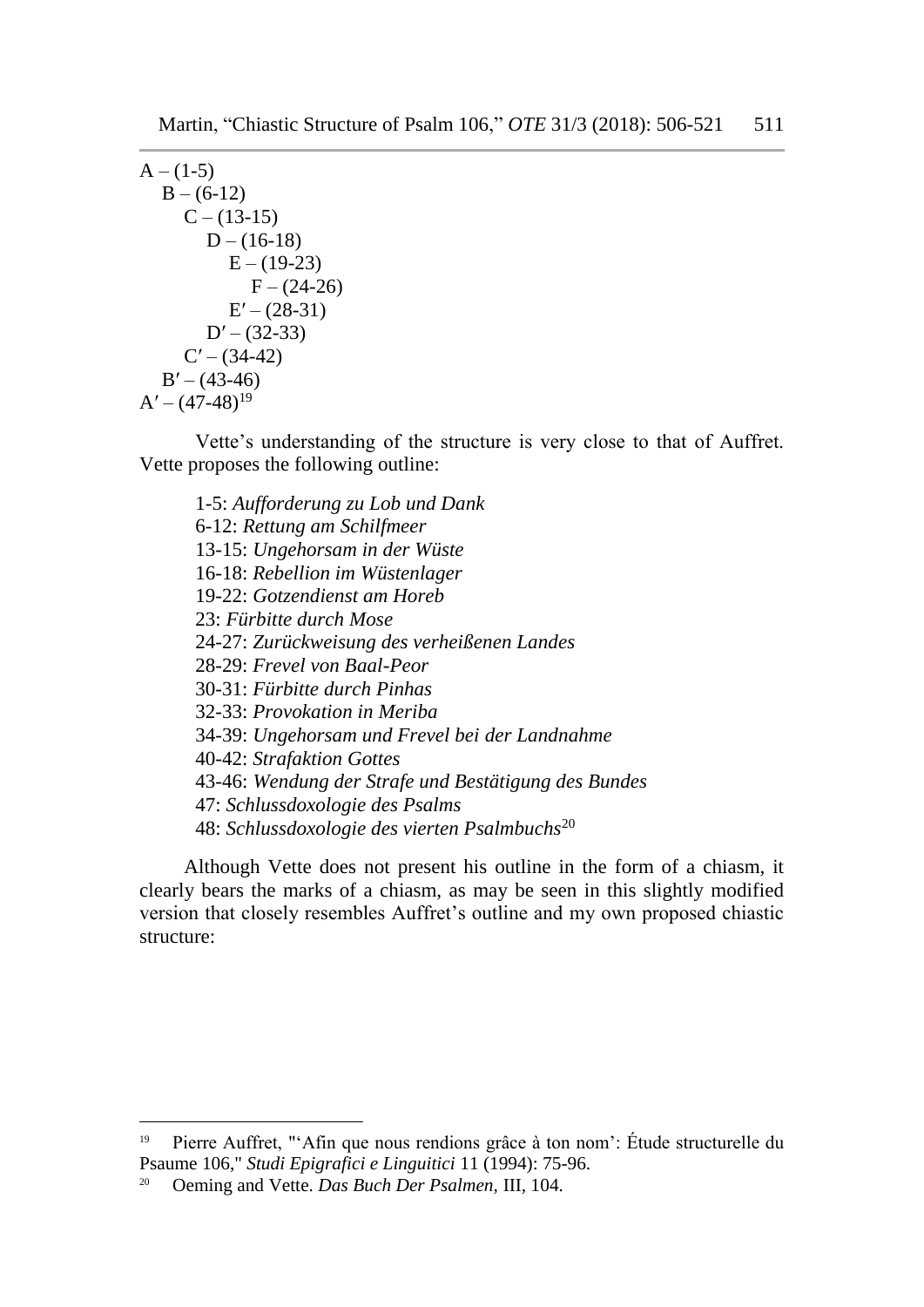$A -$ Call for praise and thanks (1-5) B – Rescued from their enemies (6-12) C – Disobedience in the desert (13-15) D – Rebellion against Moses (16-18) E – Intercession by Moses (19-23) F – Refusal of the Promised Land (24-27) E′ – Intercession by Phinehas (28-31)

D′ – Provocation of Moses (32-33)

C′ – Disobedience in the taking of the land (34-40)

B' – Turned over to their enemies (41-46)

 $A'$  – Doxology (47-48)

l

Although similar to both Auffret's and Vette's outlines, my proposal is more detailed and relies on the parallels of specific Hebrew vocabulary. The verbal parallels in the chiastic structure of Psalm 106 highlight a number of key elements that can easily get lost in the lengthy story of Israel's failures. For example, the prayers for salvation (D and D′ in my proposed structure) are based upon Yahweh's חסד) E and E′), which might be translated as "mercy," "loyalty," or "covenant commitment."<sup>21</sup> The theological paradigm is the exodus, which emphasizes Yahweh's attentive response to Israel's cries. Although the exodus itself is not mentioned at the end of Psalm 106, the language of vv. 44-45 recalls the exodus motif: Yahweh "saw"; Yahweh "heard"; and Yahweh "remembered his covenant" (Exod. 2:24-25). Richard Nysse writes, "The psalmist places the reader at the pivot of Exod 2:23-25. Only now, this is not just past narration. There is a direct move to the present, coming in the form of a petition: 'Save us, O LORD our God, and gather us from among the nations' (106:47). In a sense, Ps 106 calls for a new exodus," in which Israel is brought out of the exile and is returned to the land of Judah.<sup>22</sup>

Within the section that details Israel's unfaithfulness during the time of the judges (vv. 34-40), Auffret has uncovered still another layer of chiastic structure:  $23$ 

<sup>21</sup> John Goldingay, *Psalms*. Baker Commentary on the Old Testament Wisdom and Psalms (3 vols.; Grand Rapids, MI: Baker Academic, 2006), III, 219, translates חסד simply as "commitment." For a helpful discussion of חסד, see Hans-Joachim Kraus, *Theology of the Psalms.* Translated by K.R. Crim. Continental Commentaries (Minneapolis, MN: Augsburg Pub. House, 1986), 44.

<sup>22</sup> Richard William Nysse, "Retelling the Exodus," *Word & World* 33.2 (2013): 165.

<sup>23</sup> Auffret, "Étude structurelle du Psaume 106," 75-96.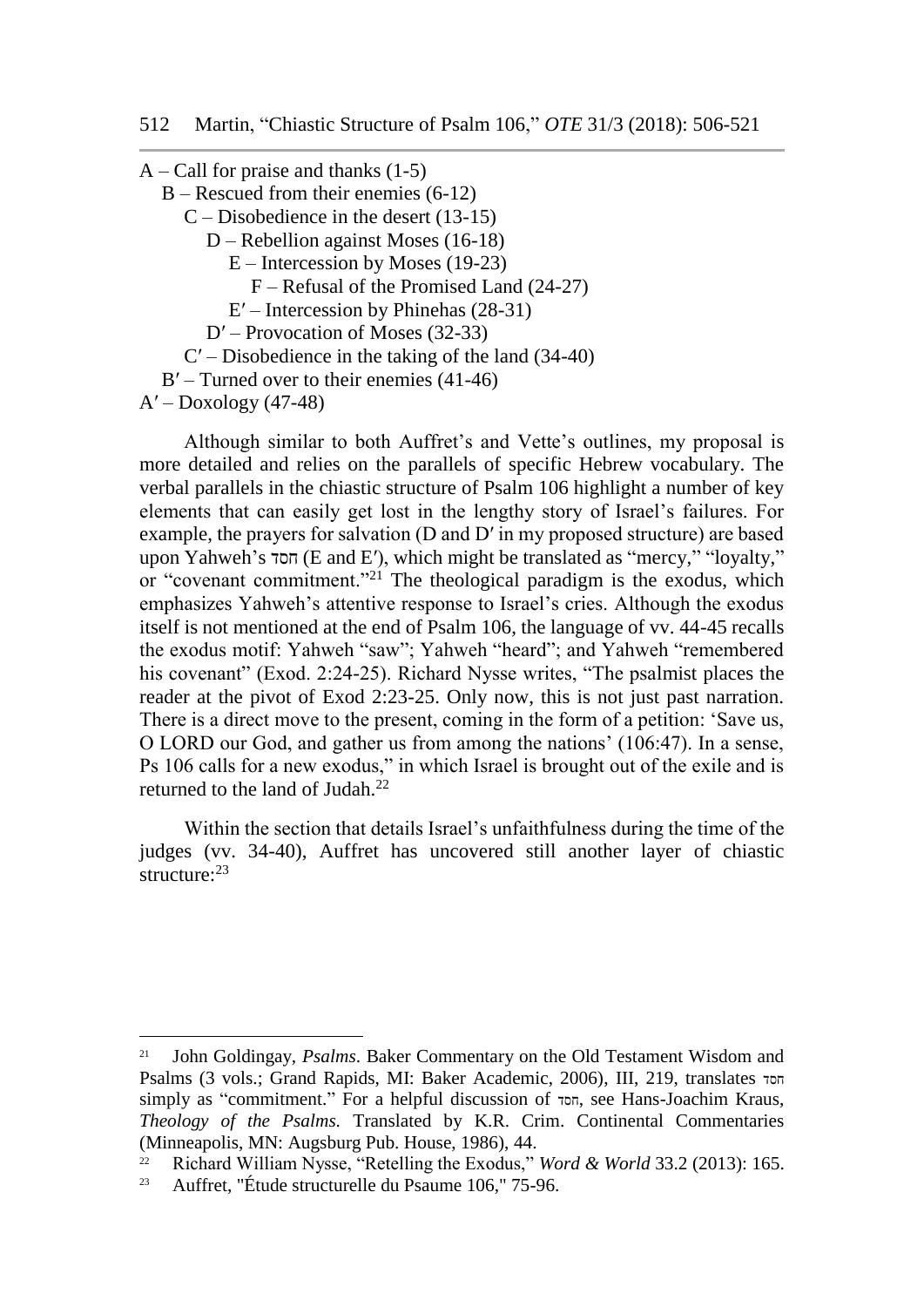```
A - Yahweh (34)
  B – their deeds (35)
     C - <i>idols</i> (36)
        D – they sacrificed (37)
           E – sons and daughters (37)
              F - blood (38)F' – blood (38)
           E' – sons and daughters (38)
        D' – sacrificed (38)
     C' – idols (38)
  B' – their deeds (39)
A' – Yahweh (40)
```
As Allen points out, the chiasm in vv. 34-40 "accentuates the Canaanization of Israel" as a decisive element in Yahweh's choice to punish Israel with exile.<sup>24</sup>

The sins of Israel are characterized as "rebellion" (מרה) (F and F′), which "implies a conscious and wilful attitude, [and] calls attention to the active, subjective participation of the person in his/her position."<sup>25</sup> Even though Israel is rebellious throughout the narrative, both Moses and Phinehas perform heroic actions by "standing up" against the evil  $(J \text{ and } J')$ .<sup>26</sup> The metaphor of "standing up" (עמד) pictures Moses and Phinehas entering the breach "like a brave soldier defending a town from an enemy who wishes to penetrate through an opening in the wall."<sup>27</sup> Psalm 106, therefore, "gives the office of the intercessor a significant place in God's relation to his sinful people. God answers when he hears the cry that that they lift up on behalf of sinners (v. 44). The psalm itself in its closing petition is such a cry of an intercessor on behalf of his congregation and people."<sup>28</sup> Kugler suggests that the psalm may be calling for intercessors who

<sup>24</sup> Allen, *Psalms 101-150*, 68.

<sup>25</sup> Ernst Jenni and Claus Westermann, *Theological Lexicon of the Old Testament* (Peabody, MA: Hendrickson Publishers, 1997), 687. Dahood unwisely repoints the verb, changing its root from מרה to מרר and translates it as 'hardened'. Mitchell J. Dahood, *Psalms*, Anchor Bible (3 vols.; Garden City, NY: Doubleday, 1966), III, 75.

<sup>&</sup>lt;sup>26</sup> Jacobson observes that the psalm 'introduces a new theme here, the theme of the importance of the agency of the ancestral leaders' (Nancy L. DeClaissé-Walford, Rolf A. Jacobson, and Beth LaNeel Tanner, *The book of Psalms,* The New International commentary on the Old Testament (Grand Rapids, MI: Eerdmans, 2014), 803.

<sup>27</sup> Gili Kugler, "The Dual Role of Historiography in Psalm 106: Justifying the Present Distress and Demonstrating the Individual's Potential Contribution," Zeitschrift für die alttestamentliche Wissenschaft 126.4 (2014): 550.

<sup>28</sup> James Luther Mays, *Psalms.* Interpretation (Louisville, KY: John Knox Press, 1994), 343.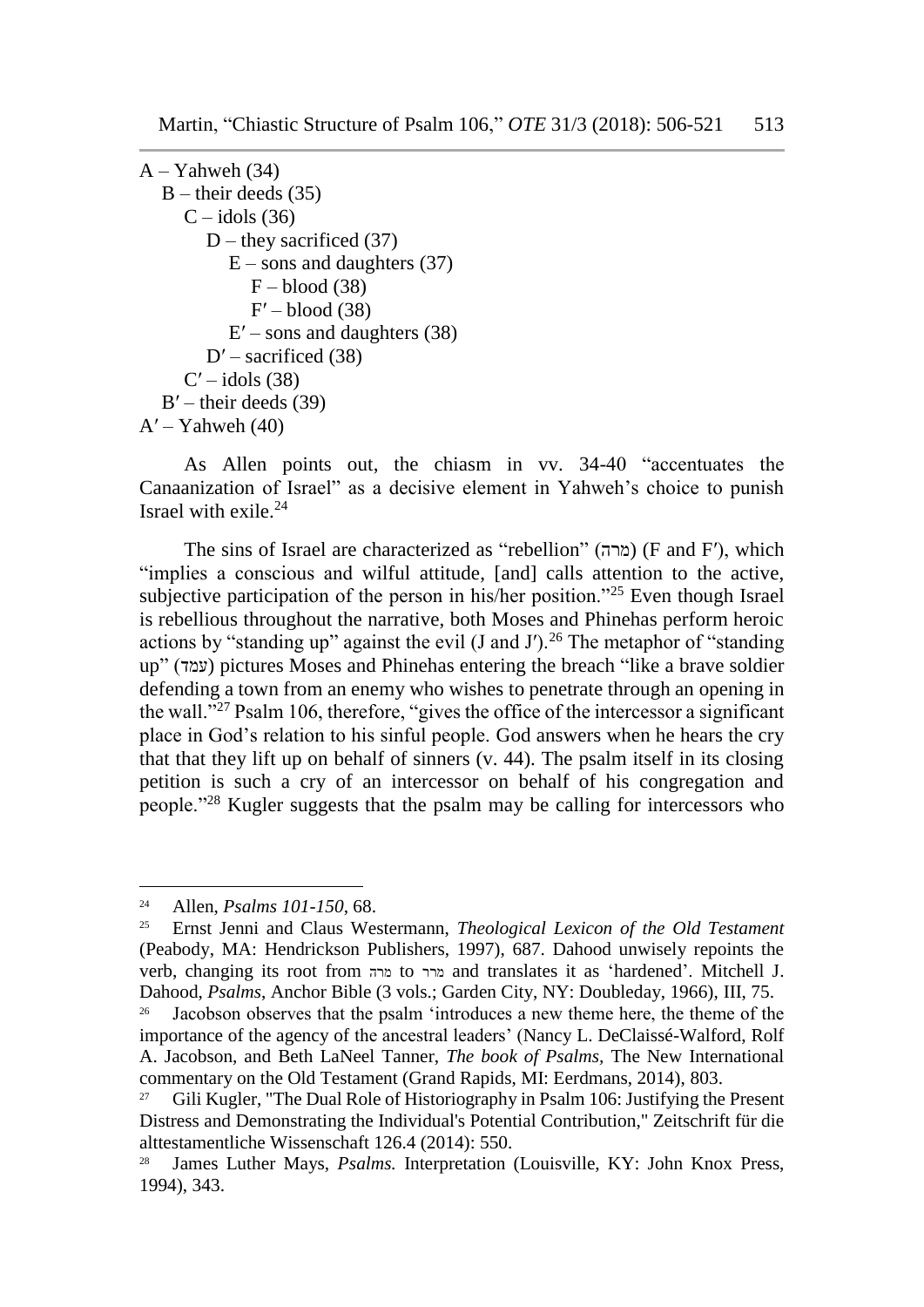will, like Moses and Phinehas, stand up to exilic challenges and bring salvation to Israel.<sup>29</sup>

The role of Moses is emphasized in the chiasm, inasmuch as two episodes of the story center on either jealousy towards Moses or the provocation of Moses (I and I′). Inasmuch as Book IV begins with a psalm attributed to Moses (90) and ends with a psalm that highlights Moses, the Mosaic emphasis of Book IV stands out. Therefore, Erich Zenger has argued that Psalms 90-106 have a Pentateuchal orientation, emphasizing the role of Moses over David within Israel's story.<sup>30</sup>

Yahweh's punishment of Israel in the form of the exile comes into focus by the reference to Israel's rejection of the "pleasant land" and by the reference to Israel's being scattered to foreign lands (K and K′). At the center of the chiasm we find further expansion on the reason for the punishment of Israel (both in the wilderness and in the exile) in their refusal to obey God and enter the promised land (Numbers 13-14), a decision that marked the turning point in the book of Numbers (cf. Deut. 1:26-27). Because of Israel's unbelief there, Yahweh swore "to make them fall in the wilderness" and "scatter them" among the nations (vv. 26-27). Gili Kugler reasons, therefore, that the psalmist views the rebellion in the wilderness as the reason for the 40 years of wandering and as a nascent cause for the later Babylonian exile.<sup>31</sup> It might be argued that the exile (v. 27) is the peak point of Psalm 106 because the exile represents the ultimate punishment of Israel. However, Kugler's argument shows that the emphasis of Psalm 106 is not upon Israel's punishment but upon Israel's rebellion, which necessitates the punishment.

As is shown above, the idolatry of the judges' period contributes to Israel's downfall (vv. 34-44), but the sins that characterized the monarchy, reported

l

<sup>&</sup>lt;sup>29</sup> Kugler, "The Dual Role of Historiography in Psalm 106", 552.

<sup>&</sup>lt;sup>30</sup> Erich Zenger, "The God of Israel's Reign over the World [Psalms 90-106]," Pages 161-90 in *The God of Israel and the Nations*, ed. N. Lohfink and E. Zenger (Collegeville, MN: Liturgical Press, 2000): 165, 186. A similar argument is presented by Gerald H. Wilson, "Shaping the Psalter: A Consideration of Editorial Linkage in the Book of Psalms," Pages 72-80 in *Shape and shaping of the Psalter* (Sheffield: JSOT Press, 1993): 75-76. See also Jerome F.D. Creach, 'The Shape of Book Four of the Psalter and the Shape of Second Isaiah', *Journal for the Study of the Old Testament* 80 (1998): 65; and Krista Mournet, "Moses and the Psalms: The Significance of Psalms 90 and 106 within Book IV of the Masoretic Psalter," *Conversations with the Biblical World* 31 (2011): 66-79. For a critique of Zenger and Wilson, see Lindsay Wilson, "On Psalms 103–106 as a Closure to Book IV of the Psalter," Pages 755-68 in *Composition of the Book of Psalms*, ed. E. Zenger, *Bibliotheca Ephemeridum Theologicarum Lovaniensium* 238 (Leuven: Uitgeverij Peeters, 2010): 755-66.

<sup>&</sup>lt;sup>31</sup> Kugler, "The Dual Role of Historiography in Psalm 106," 547. Kugler argues further that Ezekiel predates Psalm 106 and that the psalmist copied from Ezek. 20:23, which reads, "Nevertheless, I lifted my hand in the desert that I would scatter them among the nations and disperse them throughout the lands" (548).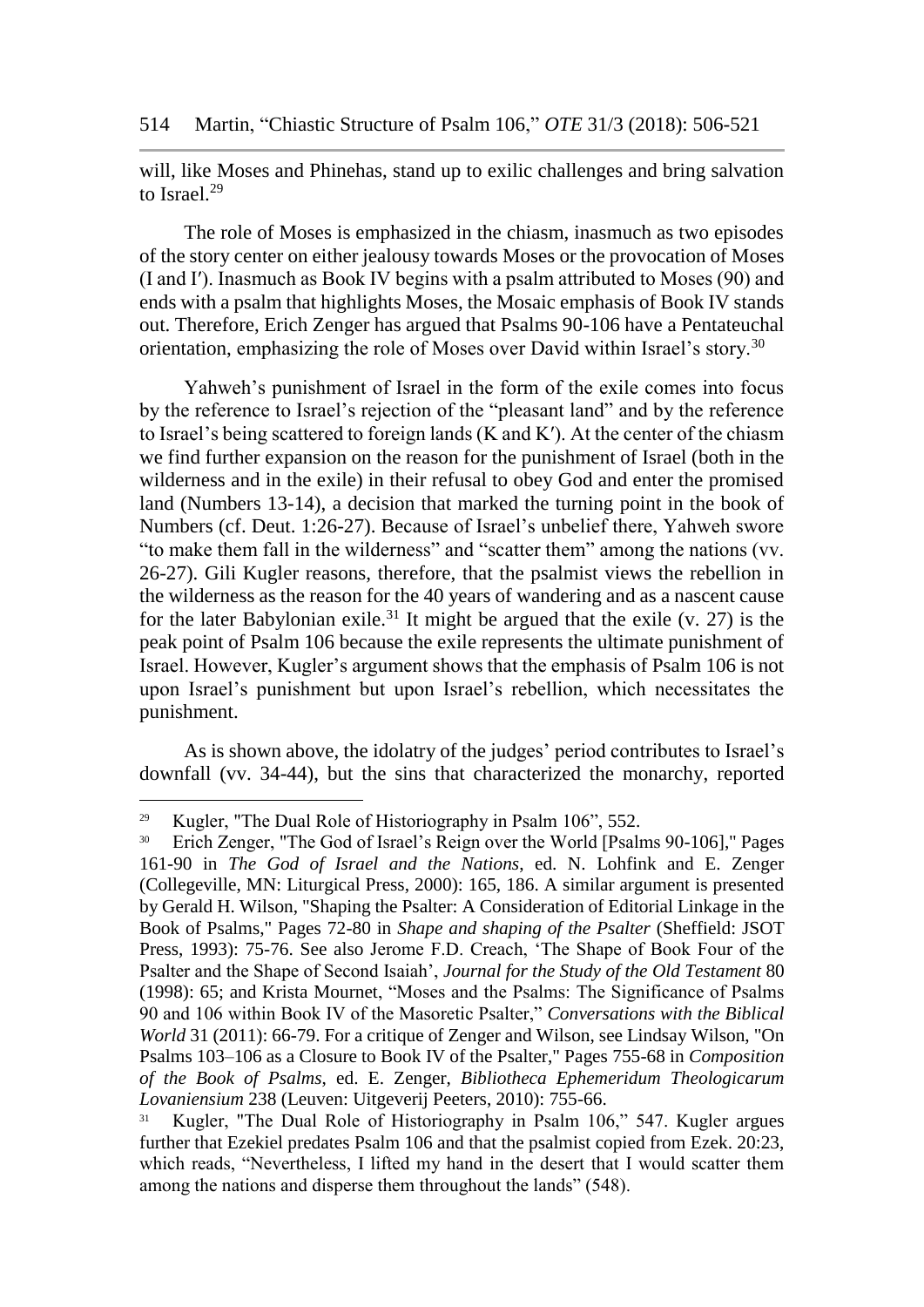throughout 1 and 2 Kings, are not mentioned in Psalm 106. In fact, the monarchy is not mentioned at all in the psalm.<sup>32</sup> The failure to mention the monarchic period makes one wonder if a version of the psalm existed, perhaps, in the Davidic period but was later adapted to speak to the exilic audience.

### **3 The Message of Psalm 106**

 $\overline{a}$ 

Based upon Yahweh's covenant faithfulness in the past, Israel is given the courage and faith to plead for forgiveness in their present context, which appears to be the Babylonian exile (v. 47). This version of Israel's story is filled with their repeated violations of their covenant commitment to Yahweh and the subsequent punishments; but despite Israel's continued rebellion, Yahweh's mercy endures, and Israel is saved time and again. Thus, Judith Gärtner writes, "On the basis of his חסד Jhwh turns to his people again and again like at the Red Sea and thereby allows for a continuation of Israel's history."<sup>33</sup> Therefore, Psalm 106 is "a testimony to the fidelity of the Lord in being forgiving, merciful, and faithful to the covenant in spite of Israel's persistent sin."<sup>34</sup> Yahweh's saving action is initiated when Yahweh remembers "his covenant" (v. 45). Scott Ellington remarks, "The function of this historical recital, then, was to motivate God to forgive in the present based on his long track record as a forgiving God."<sup>35</sup>

Normally, prayers for repentance take the form that we call lament, but not here. Although Psalm 106 does not take the form of a lament, it functions in much the same way as a lament. Thus, there are different ways to pray for mercy. It is clear that the community is suffering on account of their disobedience. This version of Israel's story creates an entirely different mood from the joyous version that is found in the previous psalm (Ps 105), which recounts the same history from a different perspective. From the more somber tone of Psalm 106, the hearer would be expected to experience feelings of grief and sorrow over Israel's past transgressions. Also, the hearer might be moved toward personal humility toward God and might experience deep gratitude for God's gifts of grace and mercy.

Psalm 106 is a valuable resource for both the individual and the community of faith, and should be read whenever there is a need for God's mercy

<sup>32</sup> Goldingay, however, views the repeated cycles of rebellion (v. 43) as having reference to "Judges, Kings and Chronicles" (*Psalms*, III, 237).

<sup>33</sup> Judith Gärtner, "The Torah in Psalm 106: Interpretations of JHWH's Saving Act at the Red Sea," Pages 479-88 in *Composition of the Book of Psalms*. Edited by E. Zenger. Bibliotheca Ephemeridum Theologicarum Lovaniensium 238 (Leuven: Uitgeverij Peeters, 2010), 485.

<sup>34</sup> DeClaissé-Walford, Jacobson, and Tanner, *The Book of Psalms*, 796.

Scott A. Ellington, "The Reciprocal Reshaping of History and Experience in the Psalms: Interactions with Pentecostal Testimony." *Journal of Pentecostal Theology* 16.1 (2007): 25.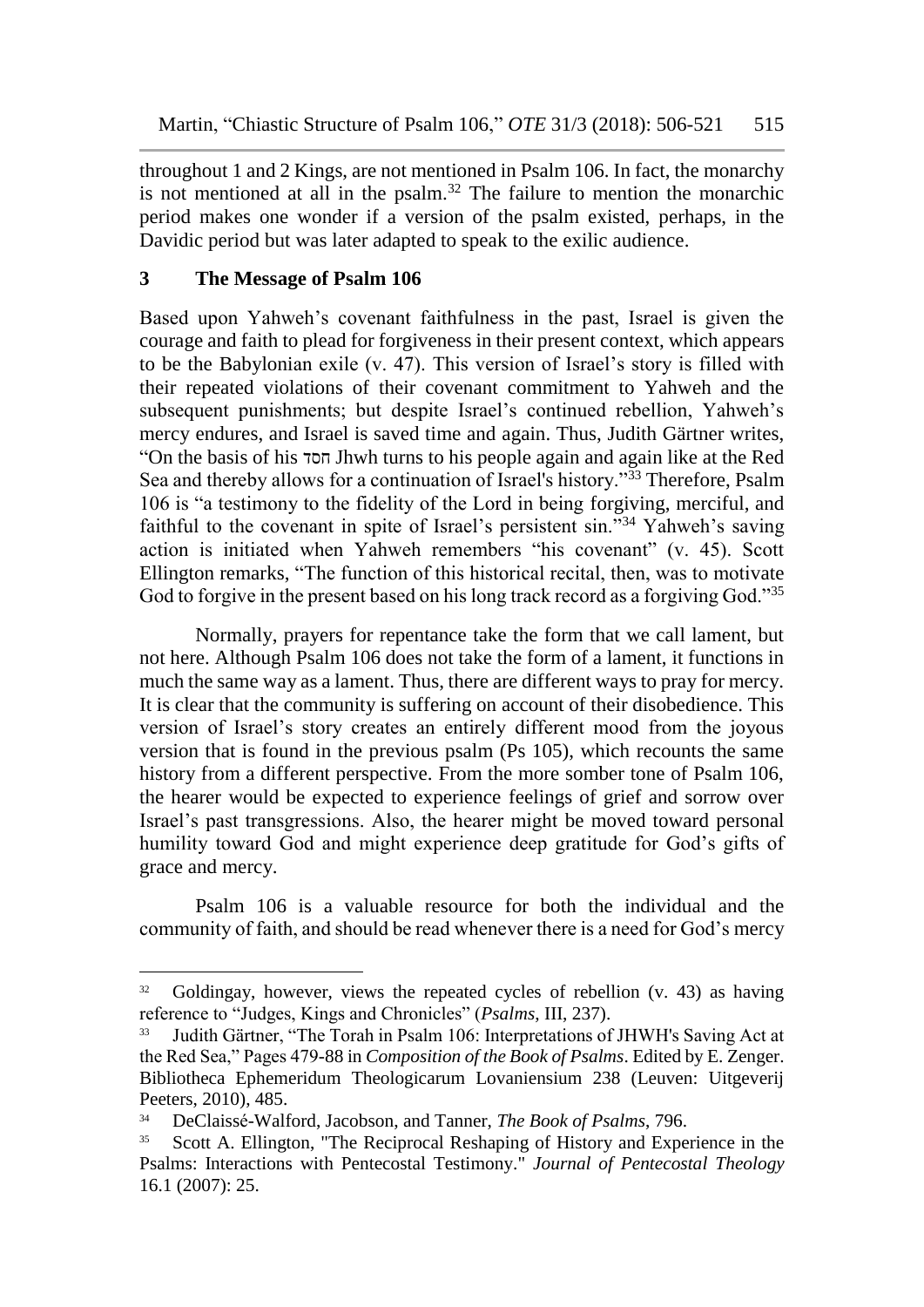and salvation. Leslie Allen writes, "There is a Lenten feel about this psalm for Christian readers, who look back to the cross as a signpost both to the dark reality of human sin and to the saving love of the Father and Son."<sup>36</sup> John Goldingay suggests that "the declining church in the United States" should "consider the implications of these earlier stories, which illustrate the pattern Ps 106 finds in Israel's story."<sup>37</sup> This psalm moves the heart toward confession and repentance; and those who hear Psalm 106 are confident that God will forgive, inasmuch as it portrays God as one who in the past has been longsuffering, kind, and merciful to a rebellious people.<sup>38</sup>

## **C THE THEOLOGICAL VALUE OF STORY**

I have written elsewhere about the value of "testimony" to the community of faith.<sup>39</sup> I pointed out that to some degree, the entire Psalter functions as Israel's testimony to the character and acts of  $God.<sup>40</sup> Two types of psalms, however, are$ more explicitly testimonial in nature: 1. the thanksgiving psalms and 2. the psalms of historical recital. The thanksgiving psalms recount specific occasions when God intervened in the life of the psalmist to bring help to either the individual or to the community.<sup>41</sup> Normally, this divine intervention was in response to the psalmist's cry for help as found in the psalms of lament. The psalms of historical recital, however, give more attention to Israel's corporate story and testify to God's saving activity in the history of Israel. In its beginning and ending, this type of psalm bears close similarities to what we call the hymns and may even be classified as a hymn or as an expansion of the hymn type.<sup>42</sup> Psalm 106, however, is more like a communal lament in its central content.

<sup>36</sup> Allen, *Psalms 101-150*, 74.

<sup>37</sup> Goldingay, *Psalms*, III, 240.

<sup>38</sup> Cf. Hossfeld and Zenger, *Psalms 101-150*, 95, where Hossfeld writes, 'The psalm carries confidence of rescue from the end of the psalm to its beginning'.

<sup>39</sup> Author (2018): forthcoming.

<sup>&</sup>lt;sup>40</sup> In his Old Testament theology, Walter Brueggemann presents the entire OT as a collection of testimonies regarding Yahweh. The testimonies are generated by what are commonly called the various 'traditions'. See Walter Brueggemann, *Theology of the Old Testament: Testimony, Dispute, Advocacy* (Minneapolis: Fortress Press, 1997).

<sup>41</sup> Scott A. Ellington, 'The Costly Loss of Testimony', *Journal of Pentecostal Theology* 16 (2000): 48-59, explores the kinds of testimony offered in the psalms of thanksgiving. Ellington argues that thanksgiving (i.e. testimony) and lament are 'two sides of the same coin' (50-51). See also Ellington, 'The Reciprocal Reshaping of History and Experience in the Psalms', 28-31, in which Ellington elaborates on the nature of Scripture as testimony.

 $42$  An important implication of the call to worship in Psalm 106 is that this testimony (like others in the Psalter) is performed in the context of worship. See Scott A. Ellington, '"Can I Get a Witness": The Myth of Pentecostal Orality and the Process of Traditioning in the Psalms', *Journal of Pentecostal Theology* 20.1 (2011): 9-14.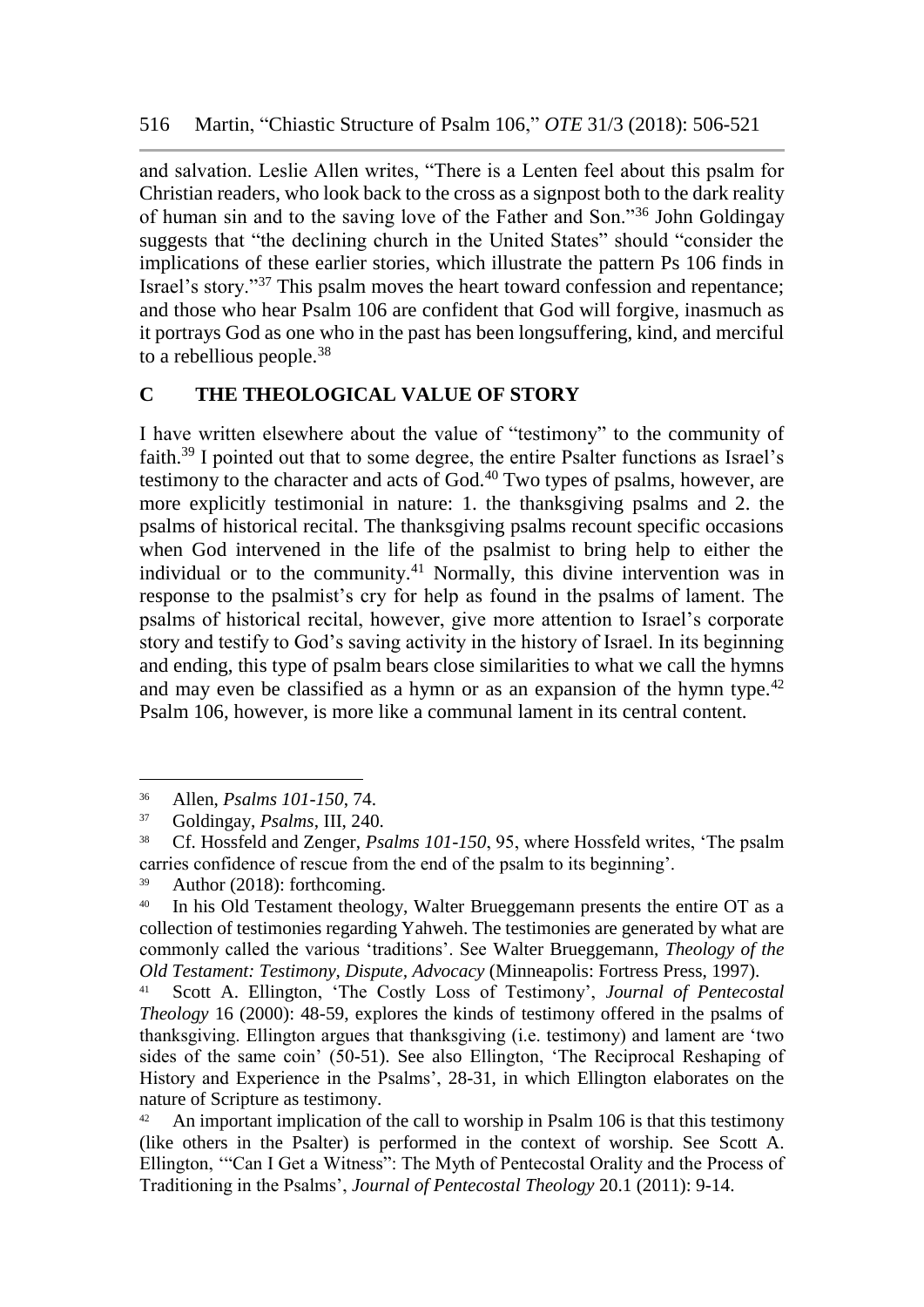Like the prose narratives of the Old Testament, the psalms of historical recital are articulations of Israel's theology, $43$  but the psalms are narrative theology set forth in the literary form of lyric poetry. The psalms, therefore, are sung theology. Gerstenberger expresses his amazement at the theological depth and breadth of the Psalms when he writes, "[T]he Psalter does not contain a summa of theological thought or any kind of theological system … Still, the Psalter is so vast in its theological dimensions that any systematizing effort must fall short. It will continue to stimulate our life of faith even in this different age, just as it has done for centuries."<sup>44</sup> The psalms of historical recital teach us that theological truth can be learned, taught, handed down, and understood in light of experience. Robert Cate argues that revelation is transmitted through the singing of Psalm 106 because "The mighty acts of God reveal the God of the mighty acts."<sup>45</sup> Knowledge of God is more than propositional truth; it is relational truth. Scott Ellington adds, "Testimony in the Psalms is an act of traditioning in which Israel's story is brought into the present, experienced anew, and projected into the future."<sup>46</sup> The God of Psalm 106 is a God who is deeply invested in the life of his people and who responds to their prayers, their confessions, their cries, their praises, and their worship. God intervenes with forgiveness and healing.

### **D CONCLUSION: READING PSALM 106 IN CONTEXT WITH PSALM 105**

Psalms 105 and 106 tell the same story from very different perspectives. Psalm 105 includes no consideration of a rebellious Israel; but Psalm 106 considers little else. Jacobson writes that "whereas Psalm 105 *accentuates* the positive … Psalm 106 *eliminates* the positive."<sup>47</sup> Terrien argues that Psalms 105 and 106 "contradict and yet complete each other in the dialectic of sin and grace."<sup>48</sup> I would state it differently and suggest that each of these two psalms is one-sided, telling the story from a single vantage point. Psalm 105 is the story of powerful

<sup>43</sup> Goldingay, *Psalms*, III, 217, states that Psalm 105 'does on a small scale what the great OT narrative works do on a large scale'. Cf. James Limburg, *Psalms.* Westminster Bible Companion (Louisville, KY: Westminister John Knox Press, 2000), 365-66.

<sup>44</sup> Erhard Gerstenberger, *Psalms: Part 1, with an Introduction to Cultic Poetry*. FOTL 14 (Grand Rapids, MI: Eerdmans, 1988), 36. Cf. Brevard S. Childs, *Introduction to the Old Testament as Scripture* (Philadelphia: Fortress Press, 1979), who writes that the Psalms 'accurately reflect the theology of Israel' (p. 514). Cf. Goldingay, *Psalms*, III, 203, who states regarding Psalm 105, 'It is thus teaching; but it is also worship'.

<sup>45</sup> Robert L. Cate, 'Psalm 105: The Mighty Acts of God', *The Theological Educator* 29 (1984): 50.

<sup>&</sup>lt;sup>46</sup> Ellington, 'The Reciprocal Reshaping of History and Experience in the Psalms', 28.

<sup>47</sup> DeClaissé-Walford, Jacobson, and Tanner, *The Book of Psalms*, 796 (emphasis original).

<sup>48</sup> Terrien, *The Psalms*, 733.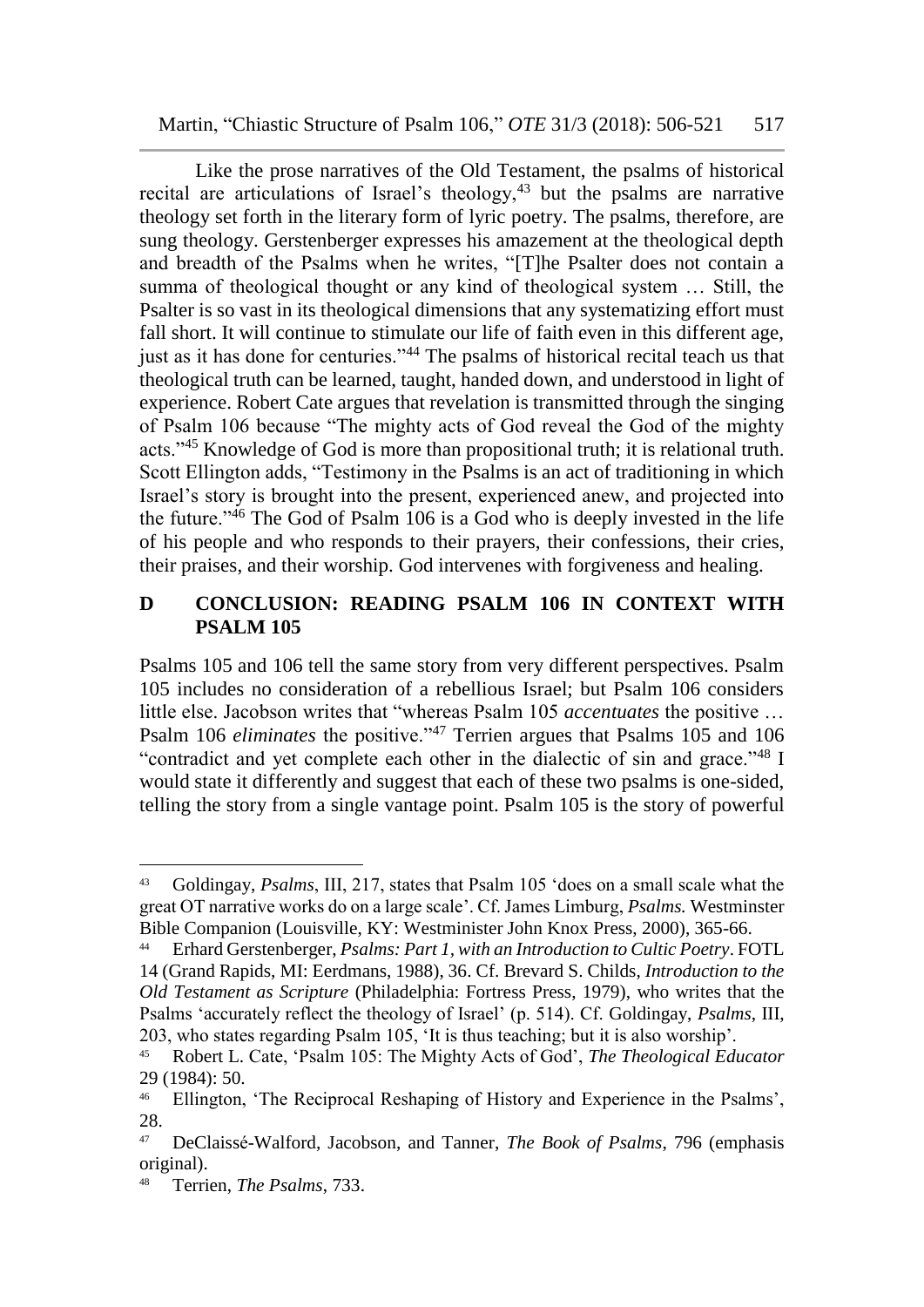miracles and great victories, but Psalm 106 is the story of miserable failures and deep disappointments.

What do we learn from seeing these two stories side-by-side? First, Psalms 105 and 106 offer two kinds of testimony for two different contexts. Psalm 105 is a celebration of Yahweh's mighty works, and Psalm 106 is a prayer for Yahweh's mercy. We need to hear the optimistic testimony of Psalm 105, especially when we are facing challenges and difficulties.<sup>49</sup> Nevertheless, when we are living well, it is dangerous only to focus on the positive to the exclusion of our own failings. Therefore, both Psalm 105 and Psalm 106 are needed by the people of God. There are dangers in singing Psalm 105 alone: 1. It can produce unrealistic and unbelievable expectations. 2. It does not prepare for God's discipline. 3. It can lead to a false sense of security. 4. It invites self-confident boasting. 5. It can produce triumphalism and spiritual elitism ("We are the chosen"). 6. It can create an environment that invites disastrous failure and subsequent denial.<sup>50</sup>

These dangers can be avoided by occasionally singing Psalm 106, a psalm that mocks triumphalism, crushes human self-confidence, and shatters the notion that sinning has no consequences.<sup>51</sup> However, if we sing *only* Psalm 106, we open ourselves to a different but still unhealthy version of the faith. By itself and in the wrong context, Psalm 106 might lead us to believe that obedience is impossible, continual failure is inevitable, and living under the cloud of God's judgment is our unavoidable destiny – a fatalistic and depressing prospect indeed.

Second, despite their differences, Psalms 105 and 106 share an underlying theology. To put it in the words of Hossfeld, they "draw on the same strand."<sup>52</sup> In addition to the common narrative content regarding the patriarchs, the exodus, and the conquest of Canaan, they contain a number of other verbal parallels. Both psalms refer to Israel as Yahweh's "chosen" (105.6, 43; 106.5), and both psalms ground Yahweh's saving activity in the "covenant" with Abraham, which Yahweh "remembered" (105.8, 9, 10, 42; 106.45). Furthermore, in both psalms

l

<sup>49</sup> For example, Goldingay, *Psalms*, III, 218, suggests that Psalm 105 would be a liberating message 'in the time of Ezra or Nehemiah'.

<sup>50</sup> Terrien, *The Psalms*, 725, asserts that Psalm 105 may represent the 'pious nationalism' and self-assuredness of Jeremiah's enemies. Jacobson adds that 'the history of God's people must never become a glorious narrative of triumph' (DeClaissé- Walford, Jacobson, and Tanner, *The Book of Psalms*, 807).

<sup>51</sup> Cf. Terrien, *The Psalms*, 733, who writes, 'Unlike Psalm 105, this psalm rejects nationalism as a caricature of patriotism that hides collective guilt. The psalmist has been nourished by the realism and honesty of the great prophets, from Amos and Hosea to Isaiah and Micah, and above all from Jeremiah'.

<sup>52</sup> Hossfeld and Zenger, *Psalms 101-150*, 95.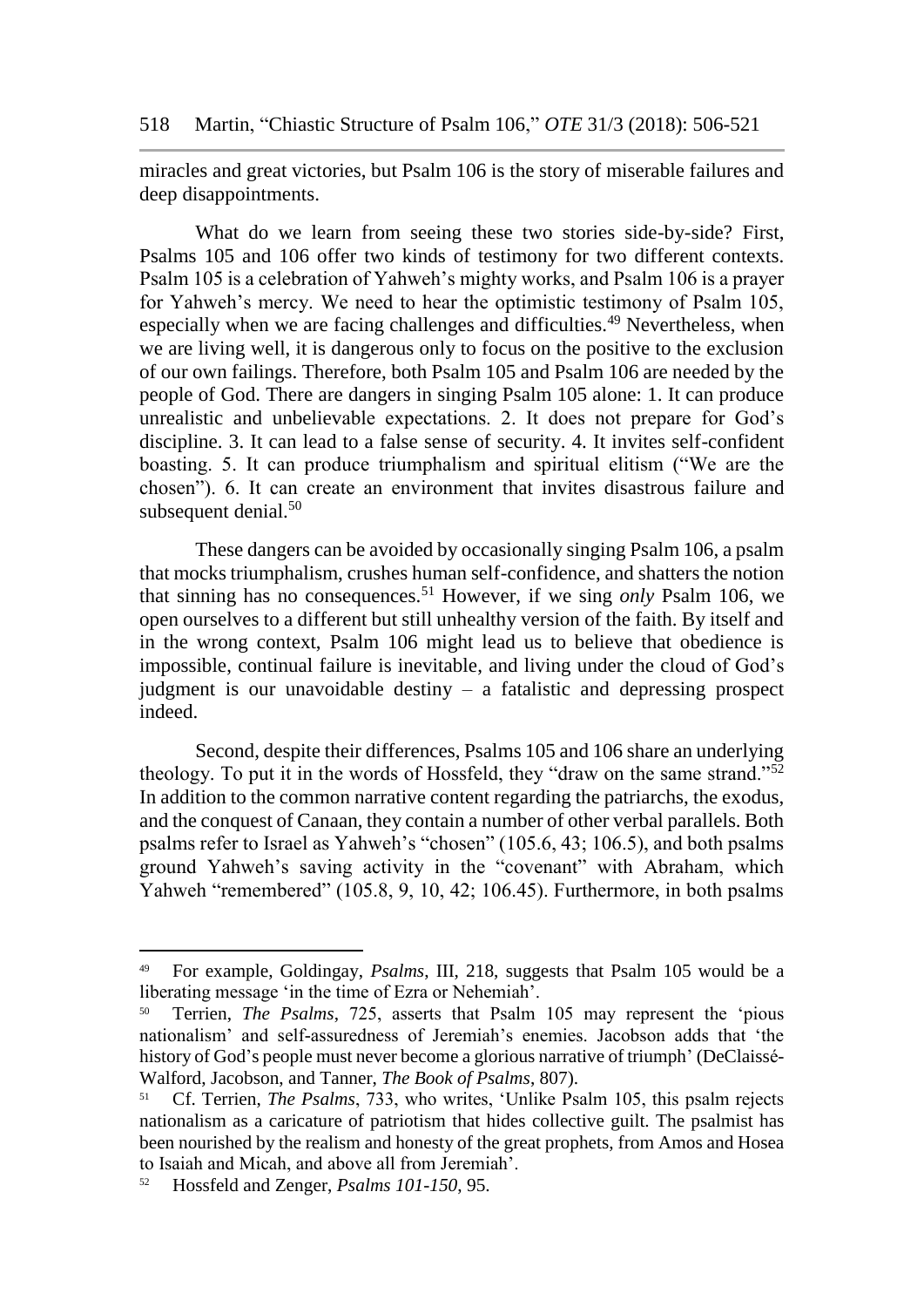the acts of Yahweh are described as "wonders" (105.2, 5; 106.7, 22). Based upon these similarities, Walther Zimmerli states:

> … in the praise of God the two statements are profoundly joined: the magnifying of the unshakable covenant loyalty of YHWH and the public confession of the sinfulness of the history of the people of God, in which its individual members also know themselves to be involved. This sinfulness leads to a depth out of which only the miracle of God's faithfulness toward his covenant promise can save. The one does not wish to be heard without the other. $53$

#### **BIBLIOGRAPHY**

l

- Auffret, Pierre. "'Afin que nous rendions grâce à ton nom': Étude structurelle du Psaume 106." *Studi Epigrafici e Linguitici* 11 (1994): 75-96.
- Alden, Robert L. "Chiastic Psalms (III): A Study in the Mechanics of Semitic Poetry in Psalms 101-150." *Journal of the Evangelical Theological Society* 21.3 (1978): 199-210.
- Allen, Leslie C. *Psalms 101-150*. Word Biblical Commentary, Vol. 21; Waco, TX: Word Books, rev. edn, 2002.
- Beyerlin, Walter. "Der nervus rerum in Psalm 106." *Zeitschrift für die alttestamentliche Wissenschaft* 86.1 (1974): 50-64. <https://doi.org/10.1515/zatw.1974.86.1.50>
- Briggs, Charles Augustus, and Emilie Grace Briggs. *A Critical and Exegetical Commentary on the Book of Psalms*. International Critical Commentary; 2 vols.; Edinburgh: T. & T. Clark, 1969.
- Brueggemann, Walter. *The Psalms and the Life of Faith*. Minneapolis, MN: Fortress Press, 1995.
- \_\_\_\_\_. *Theology of the Old Testament: Testimony, Dispute, Advocacy*. Minneapolis: Fortress Press, 1997.
- Brueggemann, Walter, and W.H. Bellinger. *Psalms*. New Cambridge Bible Commentary. New York: Cambridge University Press, 2014.
- Cate, Robert L. "Psalm 105: The Mighty Acts of God." *The Theological Educator* 29 (1984): 45-50.
- Childs, Brevard S. *Introduction to the Old Testament as Scripture*. Philadelphia: Fortress Press, 1979.
- Clifford, Richard J. *Psalms 73-150*. Abingdon Old Testament Commentaries. Nashville: Abingdon, 2003.
- Creach, Jerome F. D. "The Shape of Book Four of the Psalter and the Shape of Second Isaiah." *Journal for the Study of the Old Testament* 80 (1998): 63-76. <https://doi.org/10.1177/030908929802308004>

Dahood, Mitchell J. *Psalms*. Anchor Bible. 3 vols.; Garden City, NY: Doubleday, 1966.

DeClaissé-Walford, Nancy L., Rolf A. Jacobson, and Beth LaNeel Tanner. *The Book of Psalms*. The New International Commentary on the Old Testament. Grand Rapids, MI: Eerdmans, 2014.

<sup>53</sup> Zimmerli, 'Zwillingspsalmen', 261-71. Cited in Hossfeld and Zenger, *Psalms 101- 150*, 75.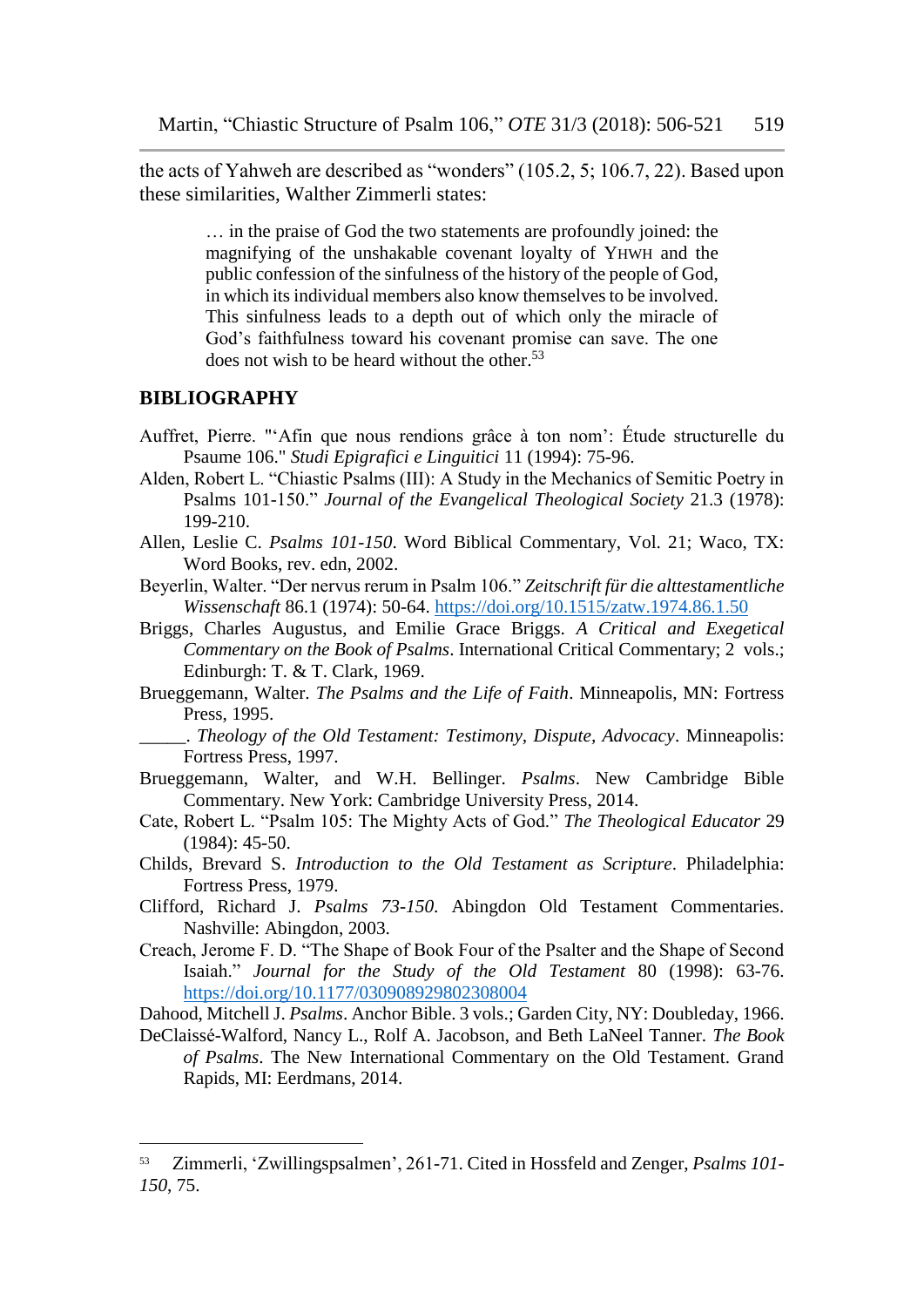#### 520 Martin, "Chiastic Structure of Psalm 106," *OTE* 31/3 (2018): 506-521

- Ellington, Scott A. "The Costly Loss of Testimony." *Journal of Pentecostal Theology* 16 (2000): 48-59. <https://doi.org/10.1177/096673690000801603>
	- \_\_\_\_\_. "The Reciprocal Reshaping of History and Experience in the Psalms: Interactions with Pentecostal Testimony." *Journal of Pentecostal Theology* 16.1 (2007): 18-31. <https://doi.org/10.1177/0966736907083264>
		- \_\_\_\_\_. "'Can I Get a Witness': The Myth of Pentecostal Orality and the Process of Traditioning in the Psalms." *Journal of Pentecostal Theology* 20.1 (2011): 54-67. <https://doi.org/10.1163/174552511X554582>
- Emanuel, David, *From Bards to Biblical Exegesis: A Close Reading and Intertextual Analysis of Selected Exodus Psalms.* Eugene, OR: Pickwick, 2012.
- Fokkelman, Jan P. *Major Poems of the Hebrew Bible: At the Interface of Hermeneutics and Structural Analysis.* Studia Semitica Neerlandica 37. Assen, The Netherlands: Van Gorcum, 1998.
- Gärtner, Judith. "The Torah in Psalm 106: Interpretations of JHWH's Saving Act at the Red Sea." Pages 479-88 in *Composition of the Book of Psalms*. Edited by E. Zenger. *Bibliotheca Ephemeridum Theologicarum Lovaniensium 238*. Leuven: Uitgeverij Peeters, 2010.
- Gerstenberger, Erhard. *Psalms: Part 1, with an Introduction to Cultic Poetry*. FOTL 14; Grand Rapids, MI: Eerdmans, 1988.
- \_\_\_\_\_. *Psalms, Part 2, and Lamentations*. FOTL 15; Grand Rapids, MI: Eerdmans, 2001.
- Goldingay, John. *Psalms*. Baker Commentary on the Old Testament Wisdom and Psalms. 3 vols.; Grand Rapids, MI: Baker Academic, 2006.
- Hossfeld, Frank-Lothar, and Erich Zenger. *Psalms 3: A Commentary on Psalms 101- 150*. trans. Linda M. Maloney; Hermeneia; Minneapolis, MN: Fortress Press, 2011.
- Jenni, Ernst and Claus Westermann. *Theological Lexicon of the Old Testament*. Peabody, MA: Hendrickson Publishers, 1997.
- Kraus, Hans-Joachim. *Theology of the Psalms.* Translated by K.R. Crim. Continental Commentaries. Minneapolis, MN: Augsburg Pub. House, 1986.
- Kugler, Gili. "The Dual Role of Historiography in Psalm 106: Justifying the Present Distress and Demonstrating the Individual's Potential Contribution." *Zeitschrift für die alttestamentliche Wissenschaft* 126.4 (2014): 546-53. <https://doi.org/10.1515/zaw-2014-0034>
- Limburg, James. *Psalms.* Westminster Bible Companion. Louisville, KY: Westminister John Knox Press, 2000.
- Mays, James Luther. *Psalms.* Interpretation. Louisville, KY: John Knox Press, 1994.
- Krista Mournet. "Moses and the Psalms: The Significance of Psalms 90 and 106 within Book IV of the Masoretic Psalter." *Conversations with the Biblical World* 31 (2011): 66-79.
- Mowinckel, Sigmund. *The Psalms in Israel's worship*. 2 Vols in 1. New York: Abingdon Press, 1967.
- Nysse, Richard William. "Retelling the Exodus." *Word & World* 33.2 (2013): 157-65.
- Oeming, Manfred and JoachimVette. *Das Buch Der Psalmen*. Nuer Stuttgarter Kommentar Altes Testament. 3 vols.; Stuttgart: Verlag Katholisches Bibelwerk, 2016.
- Ross, Allen P., *A commentary on the Psalms.* 3 vols., Kregel Exegetical Library. Grand Rapids, MI: Kregel Academic & Professional, 2011.